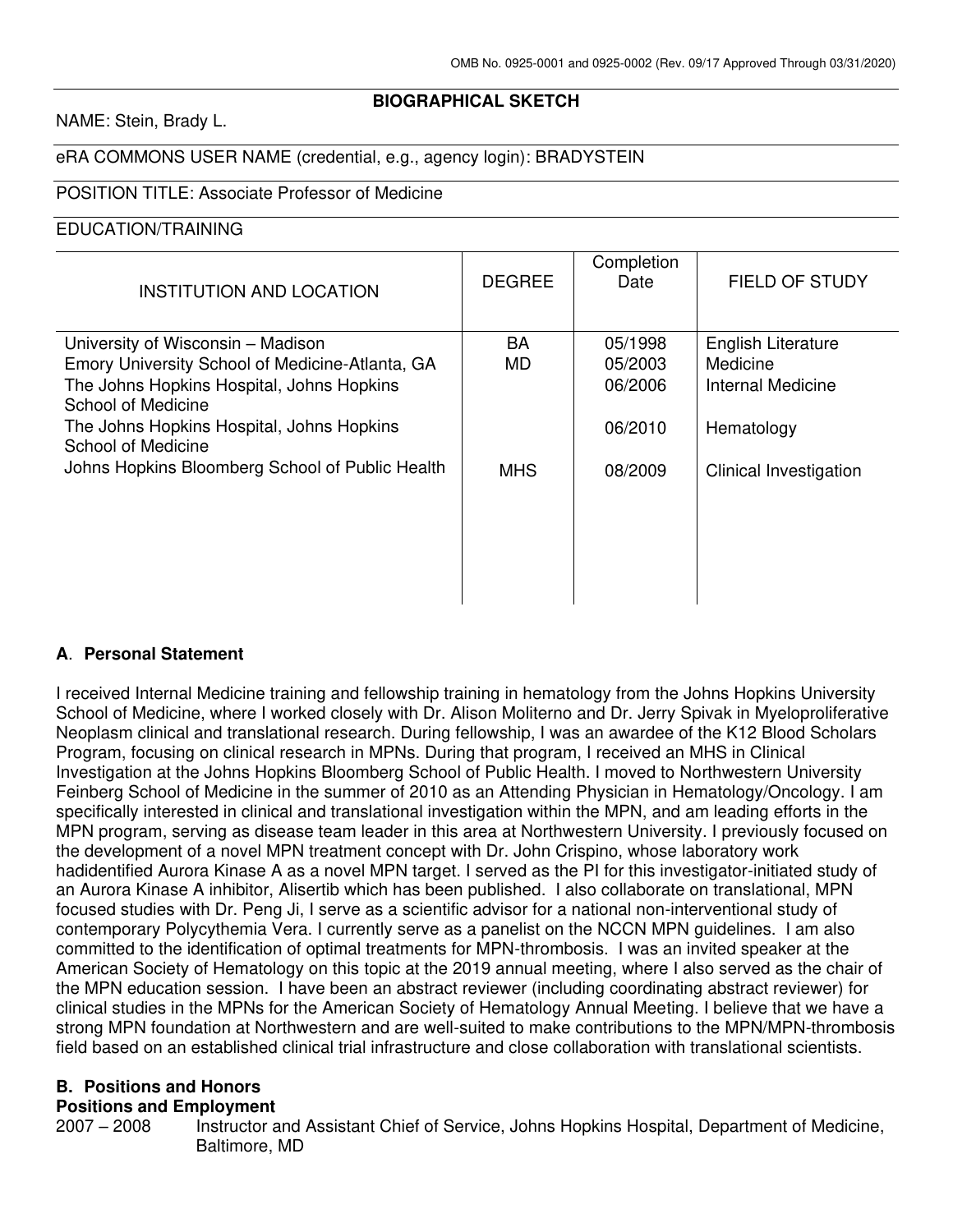| 2010 - 2017    | Assistant Professor of Medicine, Division of Hematology/Oncology, Department of Medicine,<br>Chicago, IL |
|----------------|----------------------------------------------------------------------------------------------------------|
| 2017 - Present | Associate Professor of Medicine, Division of Hematology/Oncology, Department of<br>Medicine, Chicago, IL |

2010 - Present Attending Physician, Northwestern Memorial Hospital, Chicago, IL

Other Experience and Professional Memberships 2008 - Present Member, American Society of Hematology

**Honors** 

2006 Daniel Baker Jr. Award in Medicine, Johns Hopkins University, Baltimore, MD

### **C. Contributions to Science**

I have devoted my academic career toward the clinical investigation of Myeloproliferative Neoplasms. A proportion of my work has been devoted to the investigation of unique contributors to and aspects of disease phenotype and disease pathogenesis. This work has uncovered gender differences in the JAK2 allelic burden burden, elucidated differences in clonal dominance within MPN subtypes, demonstrated the prevalence of ASXL1 mutations in myelofibrosis, and reported on unique disease manifestations of Polycythemia Vera in the young.

- 1. **Stein BL**, Williams DM, Wang NY, Rogers O, Isaacs MA, Pemmaraju N, Spivak JL, Moliterno AR. Sex differences in the JAK2 V617F allele burden in chronic myeloproliferative disorders. Haematologica. 2010 Jul; 95(7):1090-7. PMC2895032
- 2. **Stein BL**, Williams DM, Rogers O, Isaacs MA, Spivak JL, Moliterno AR. Disease burden at the progenitor level is a feature of primary myelofibrosis: a multivariable analysis of 164 JAK2 V617F-positive myeloproliferative neoplasm patients. Exp Hematol. 2011 Jan; 39(1):95-101. PMC3004981
- 3. **Stein BL**, Williams DM, O'Keefe C, Rogers O, Ingersoll RG, Spivak JL, Verma A, Maciejewski JP, McDevitt MA, Moliterno AR. Disruption of the ASXL1 gene is frequent in primary, post-essential thrombocytosis and post-polycythemia vera myelofibrosis, but not essential thrombocytosis or polycythemia vera: analysis of molecular genetics and clinical phenotypes. Haematologica. 2011 Oct; 96(10):1462-9. PMC3186307
- 4. **Stein BL,** Saraf S, Sobol U, Halpern A, Shammo J, Rondelli D, Michaelis L, Odenike O, Rademaker A, Zakarija A, McMahon B, Spivak JL, Moliterno AR. Age-related Differences in Disease Characteristics and Clinical Outcomes in Polycythemia Vera. Leuk Lymphoma. 2013 Sep; 54(9):1989-95. PMID: 23245211

I have also collaborated with translational scientists to identify MPN pathway derangements that could lead to the development of novel treatment strategies. Patient samples have been vital to validating observations from an in vitro system or murine model. The first of these publications below led to a pilot clinical trial which has completed enrollment as of November 2017 and has been subsequently published. I have participated in clinical trials of other JAK inhibitors in development as well.

1. Wen QJ, Yang Q, Goldenson B, Malinge S, Lasho T, Schneider RK, Breyfogle LJ, Schultz R, Gilles L, Koppikar P, Abdel-Wahab O, Pardanani A, **Stein B,** Gurbuxani S, Mullally A, Levine RL, Tefferi A, **Crispino JD**. Targeting megakaryocytic-induced fibrosis in myeloproliferative neoplasms by AURKA inhibition. Nat Med. 2015 Dec; 21(12):1473-80. doi: 10.1038/nm.3995. PMC4674320

2. Zhao B, Mei Y, Cao L, Zhang J, Sumagin R, Yang J, Gao J, Schipma MJ, Wang Y, Thorsheim C, Zhao L, Stalker T, **Stein B**, Wen QJ, Crispino JD, Abrams CS, Ji P. Loss of pleckstrin-2 reverts lethality and vascular occlusions in JAK2V617F-positive myeloproliferative neoplasms. J Clin Invest. 2018. PMID: 29202466